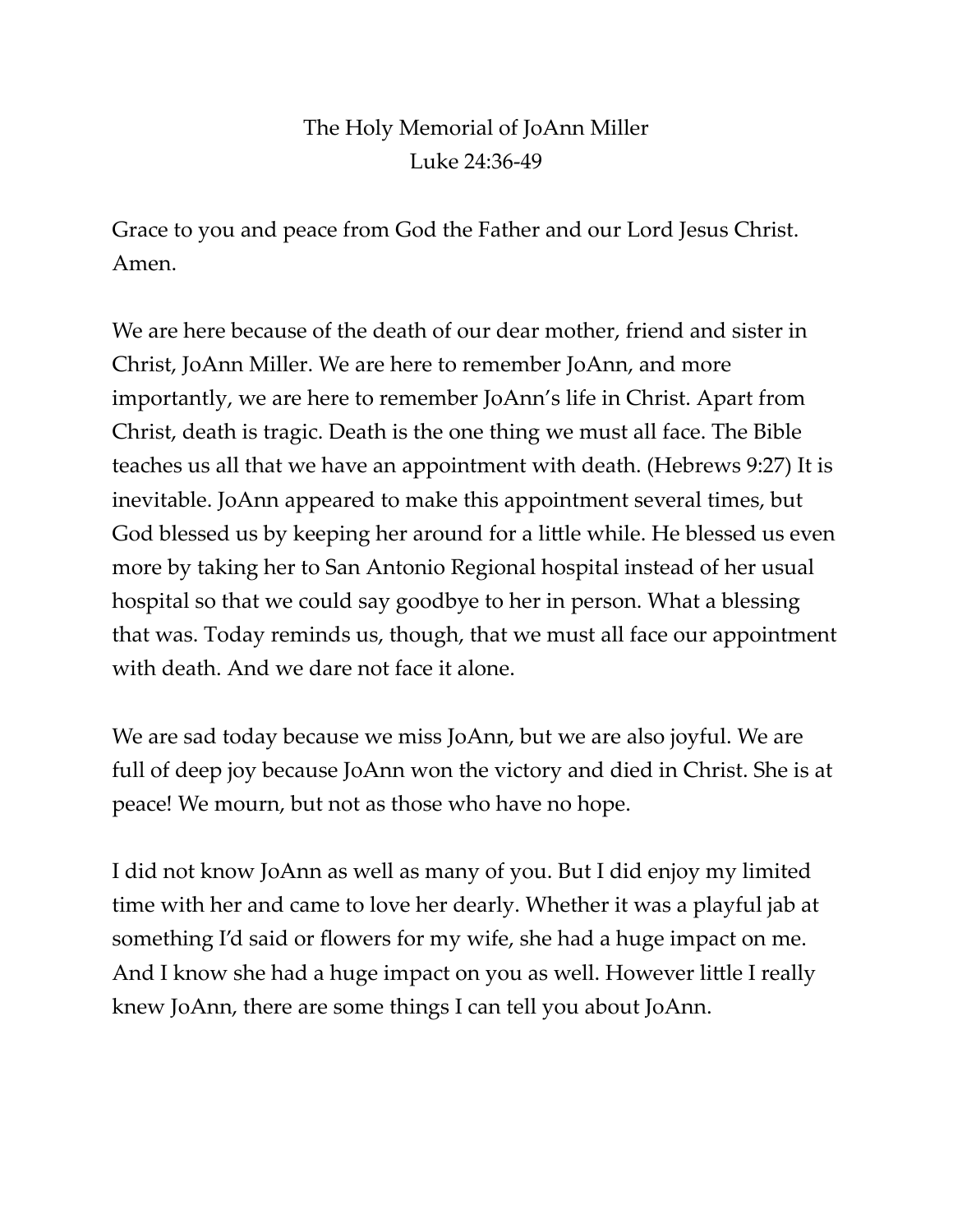First, JoAnn loved her family. Due to JoAnn's health, I had many visits with her in her home. She always told me about her family whether it was Roger or her kids or her extended family.

I feel like I didn't know JoAnn as well because I didn't get to meet Roger. At least, not yet, anyway. Like I said, we all have an appointment with death. Now Roger and JoAnn complimented and completed each other to the point that you rarely heard of one without hearing about the other. Our Hymn of the Day, "For All the Saints," is in honor of JoAnn, who is now sainted, and all the saints that have gone before her including, and especially, Roger. They are now reunited as they await the resurrection of their bodies when our Lord Jesus comes again to restore all things that are broken and scarred because of our sin.

JoAnn told me about Roger many times, but she told me much more about her kids. Every once in a while she would show motherly concern as only a mother can, but more often than not, she bragged about her kids. Every one of you. She was sure proud of you and who you are and what you were doing. She bragged about you a lot. You kids know how hard she worked to get her accounting degree, but she was more impressed by what you have done and who you've become than her own accomplishments. I believe I can safely say that she considered you kids her greatest accomplishment in this life. And I know I can safely say that she wants you reunited with her as she is reunited with Roger.

And there is only one way for all of us to be reunited with JoAnn and that is through Jesus Christ. We just heard an account of our Lord's visit to His apostles after His resurrection from the dead. The first thing that Jesus says is "Peace to you." (Luke 24:36)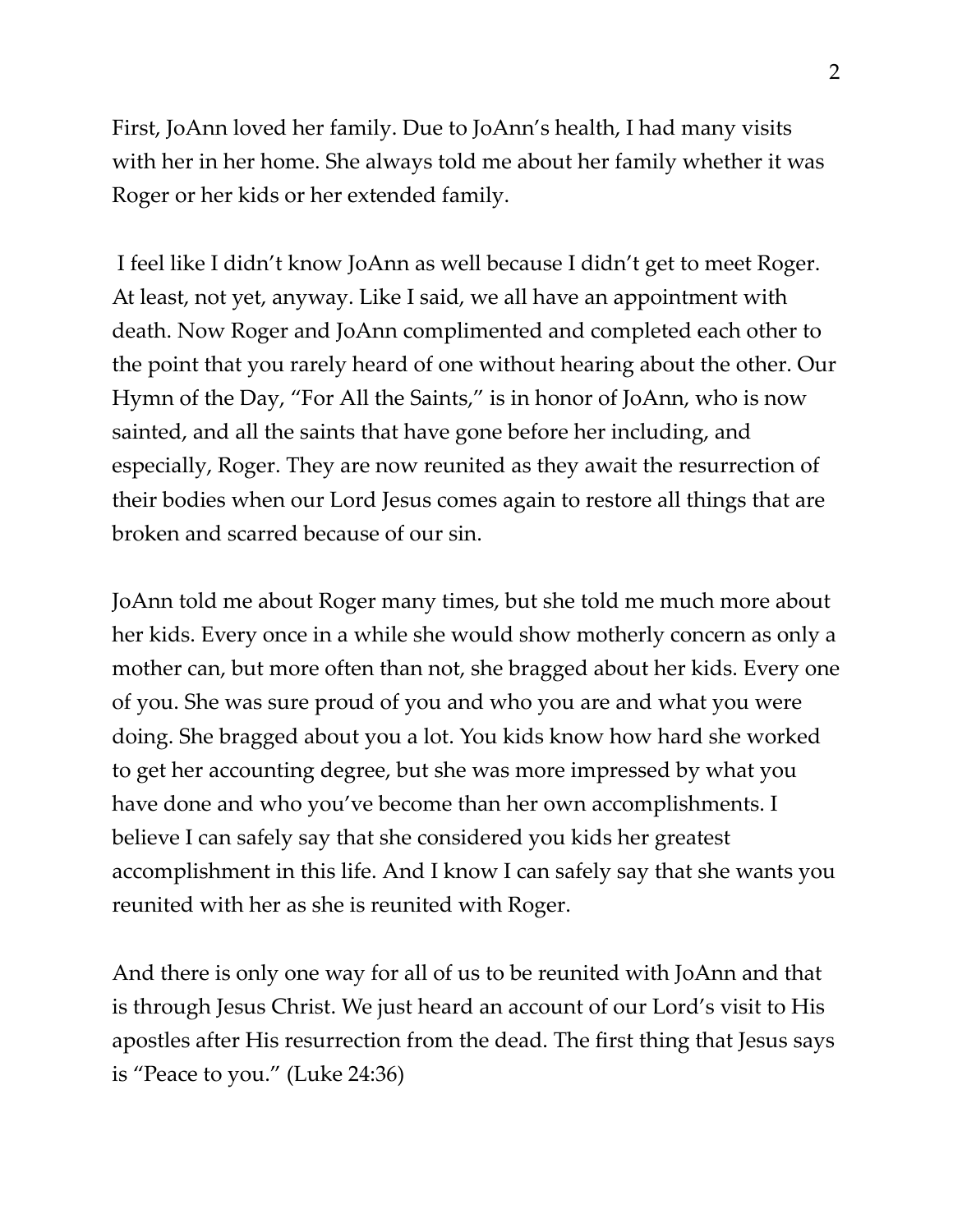The work that Jesus did in His perfect life, willing sacrifice, and vindicated resurrection atoned for the sin of the whole world and brings peace between God and man. God delivers this wonderful work He accomplished on your behalf to you in Baptism. God makes you His child through water and His Word. You aren't meant to just be family to your natural family that God gives you, but also the wonderful family God makes through Holy Baptism. God's children are born "not of blood nor of the will of the flesh nor of the will of man or woman, but of God" through the means "of water and the Spirit" in Baptism. (John 1:13, 3:5, Acts 2:38) We far too often mar our natural families with our sin or too often they are marred because of the sin of another. But the family you are brought into through Baptism cannot be marred because God becomes our Father and Jesus becomes our Big Brother.

First JoAnn loved her natural family. Second, JoAnn loved Grace Evangelical Lutheran Church which was her family by water, if you will.

She loved Grace first and foremost because it was Lutheran. Roger and JoAnn both were unapologetically Lutheran. So what does it mean to be Lutheran? There are many ways to answer that question and I could drone on for far too long on the subject. I think the simplest way to answer that question is that Lutheranism gets the Gospel, capital 'G,' right. And on this Gospel hinges everything, life, death, and everything in between and after.

St. John clearly pronounces the Gospel in his testament:

"For God so loved the world, that He gave HIs only Son, that whoever believes in Him should not perish but have eternal life. For God did not send His Son into the world to condemn the world, but in order that the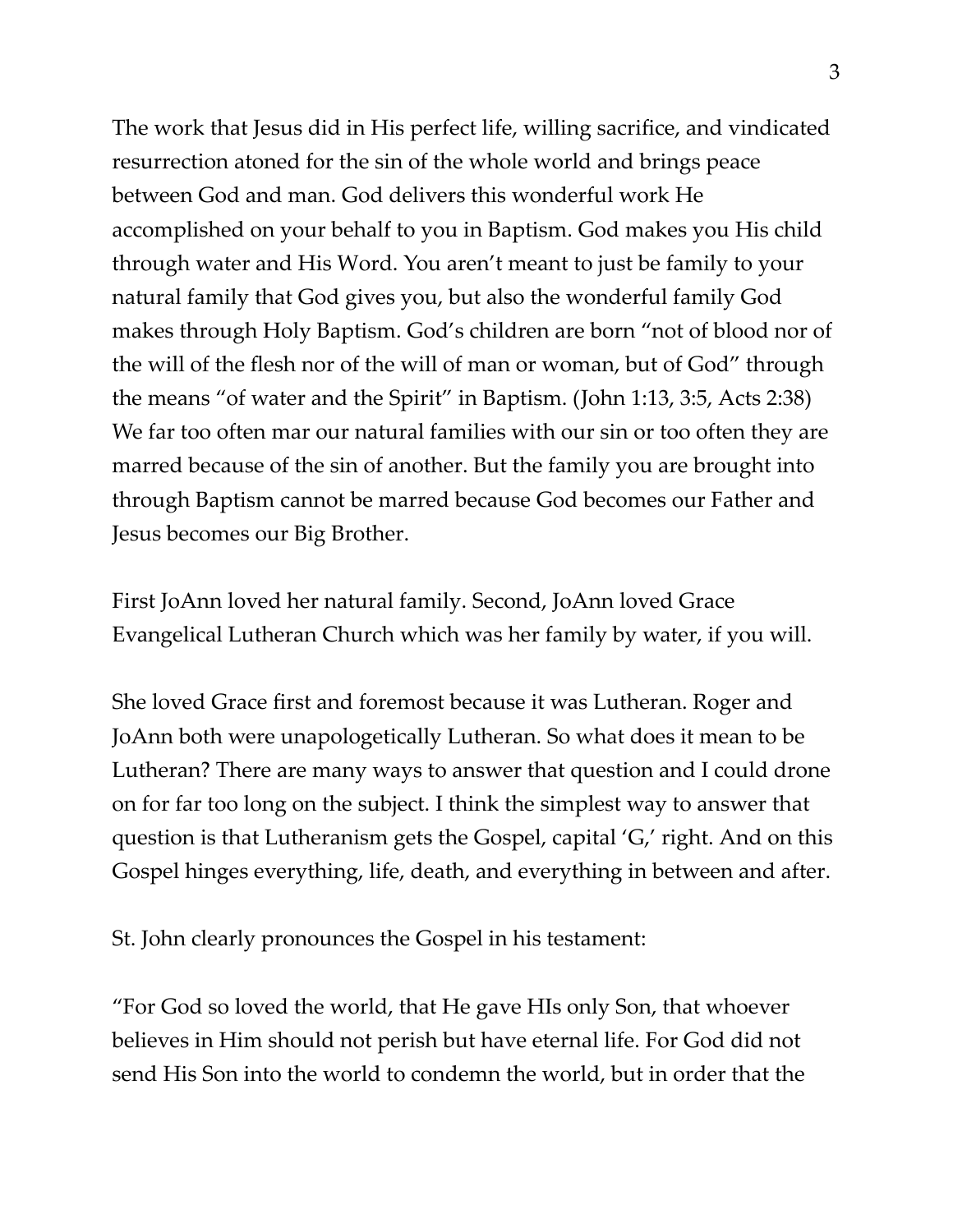world might be saved through Him. Whoever believes in Him is not condemned, but whoever does not believe is condemned already, because he has not believed in the name of the only Son of God." (John 3:16-18)

I made a point of saying, "Gospel," capital 'G,' because the capital 'G' Gospel contains both Law and Gospel. The Law condemns us and shows us how we have fallen short of God's perfect standard. The Gospel forgives us and shows us how Jesus kept God's perfect standard in our place and sacrificed Himself to pay for our sins because we cannot. In a nutshell, when you die and face your Creator, you will either hear "Peace to you" or "Depart from Me, you cursed, into eternal fire prepared for the devil and His angels." (Matthew 25:41) There are no other options. But as St. John so clearly and simply lays out, the only difference is belief in Jesus.

But this is not a mere historical knowledge of Jessus. It is the knowledge that Jesus's perfect life, death, and resurrection is "for you." That is, you have received the forgiveness of sins found in Holy Baptism, the Holy Absolution of confession and absolution, and the very Body and Blood our Lord Jesus distributes in His Holy Supper. This is the faith of Roger and JoAnn. They want you to have this faith. I want you to have this faith.

JoAnn also loved the people of Grace. We here at Grace takes seriously our churches' Scripture verse from Ephesisans:

"For by grace you have been saved through faith. And this is not your own doing; it is the gift of God." (2:8)